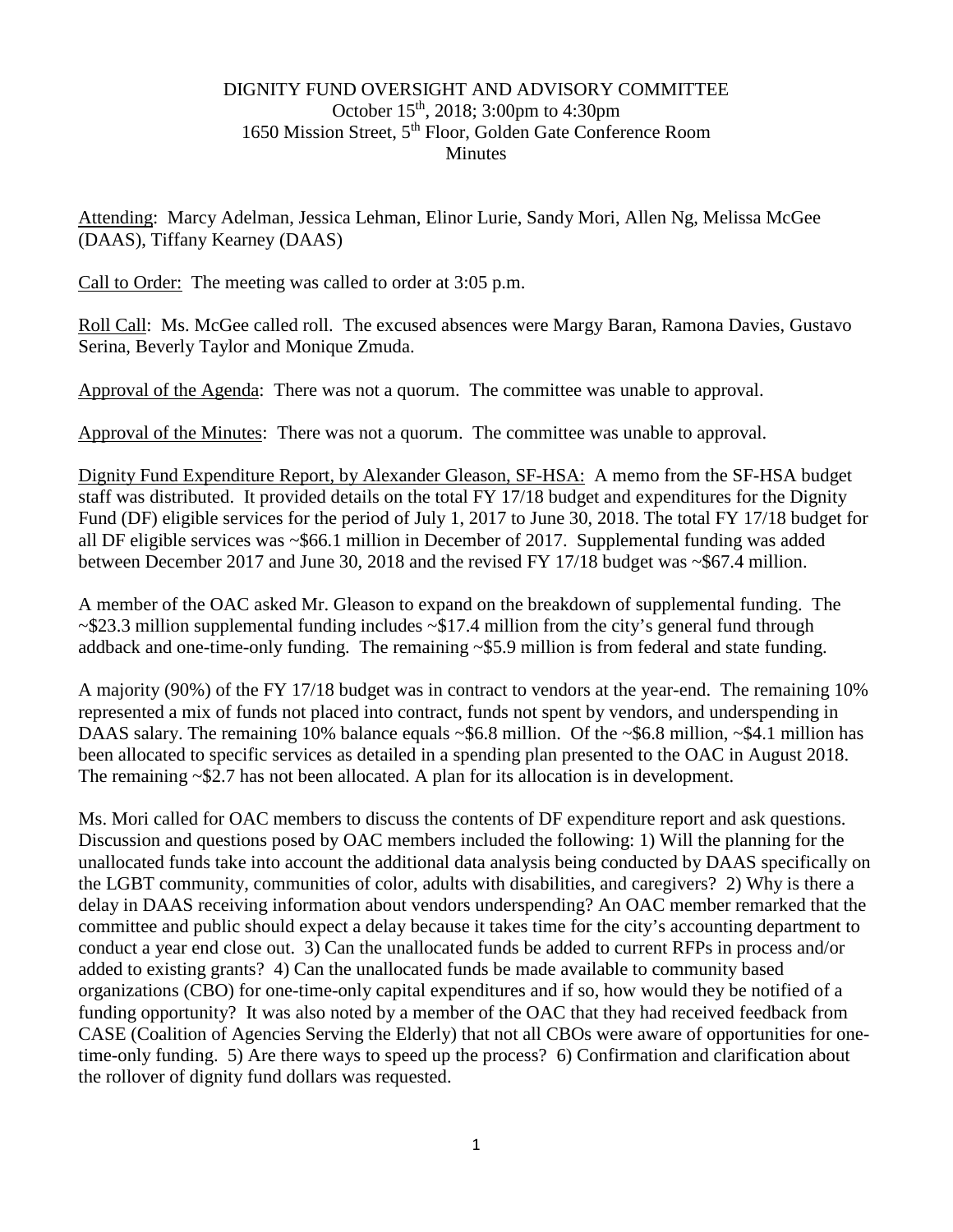DAAS and HSA-contracts provided the following responses: 1) DAAS anticipates having the additional data analysis completed in November 2018 and the allocation of the remaining ~\$2.7 million will take into account any gaps or findings in the additional data analysis. 2) DAAS will explore all of the suggestions presented by the OAC for the allocation of the remaining ~\$2.7 million and present a plan to OAC. DAAS confirmed that providers will be made aware of opportunities to receive one-time-only funding if they exist. John Tsutakawa added that all providers are sent notification between February and March each year asking them to review their budget and spending and are encouraged to request a budget modification for the reallocation of funds within their budgets when appropriate and possible. 3) Mr. Tsutakawa addressed the question about the length of time it takes to issue a grant. The city's procurement process is a significant factor in the length of time it takes to award grants to CBOs. RFPs are released at the beginning of the fiscal year when the department's annual budget is confirmed and/or when any supplemental funding to the budget is confirmed. From RFP issuance to vendor contract takes several months which can cause underspending each year. 4) DAAS confirmed that unspent and/or unallocated dignity fund dollars do remain within the fund.

Member of the OAC discussed the board of supervisors' (BOS) proposal to raise the minimum wage to \$17/hour for nonprofits and homecare workers. Some members of the OAC expressed concern about the dignity fund being able to support salary increases across all CBO providers without compromising existing services and/or limiting the ability of the fund to support service expansion. Mr. Tsutakawa commented that if the ordinance is passed by the BOS, it will impact many city departments and be approached on a citywide basis.

Outcomes and Evaluation Framework, by Rose Johns, SF-HSA: OAC members received a Dignity Fund Outcomes and Evaluation Framework presentation packet. The information in the packet provided a summary of DAAS's current process which includes service and outcome objectives and annual monitoring by both DAAS-programs and HSA-contracts. During the past few years, DAAS has increased the use of evidence based tools to measure impact of services. The use of evidence based tools to measure impact is recommended by the Controller's office and is consistent with the expectations outlined in the DF legislation.

The DF legislation requires a framework for the evaluation of DF goals and services. DAAS proposes the following evaluation framework: 1) an annual data and evaluation report 2) focus area reports 3) cycleend evaluation report. The annual data and evaluation report will include the DF eligible services, be aggregated by service, and report on client demographics, service units and outcome objectives. The focus area reports will include program or topic specific data analysis either identified through the community needs assessment (DF-CNA), annual data and/or an evaluation report. The reports will be completed by HSA analysts and/or external consultants. The cycle end evaluation report will assess performance and impact by service area and integrate information from the annual data and evaluation reports and focus area reports. The report will analyze trends and impact over time. It will be timed to support the next cycle's DF-CNA and service and allocation plan. The current service areas are: 1) access and empowerment 2) caregiver support 3) case management 4) connection and community engagement 5) housing support 6) nutrition and wellness 7) self-care and safety. The FY 18/19 focus area reports are: 1) equity analysis for LGBT seniors and communities of color, 2) services for adults with disabilities 3) caregiver needs, 4) case management system assessment.

An OAC member suggested that other CBOs and/or city departments may have information and data that could be useful to DAAS in preparing focus area reports. A member of the OAC expressed concern about additional burden being placed on providers to collect data for outcome measures as well as the potential of not receiving honest feedback from clients. An OAC member suggested that providers and DAAS